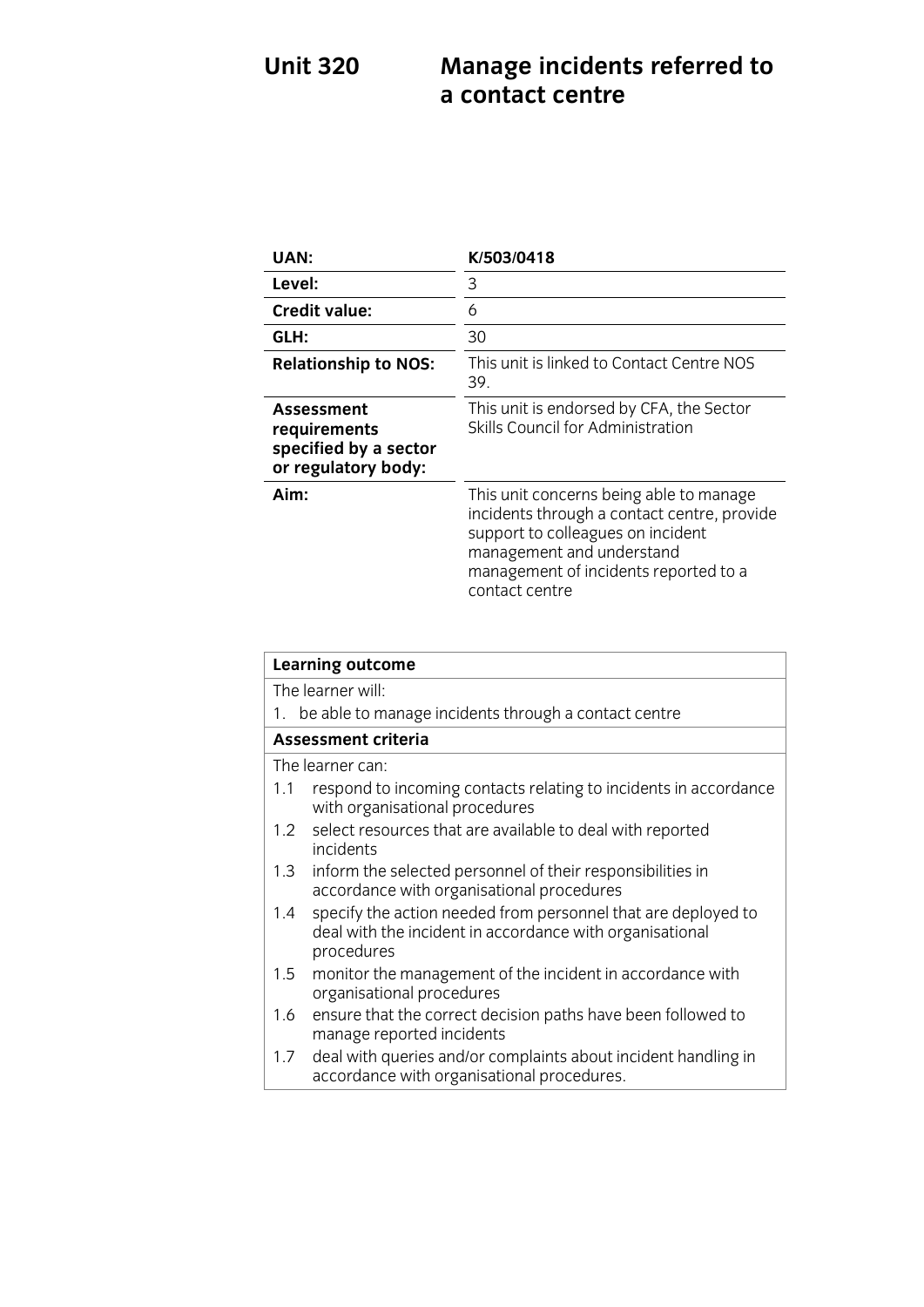#### **Assessment Guidance**

#### **Evidence may be supplied by:**

- 
- product<br>• product<br>• professional discussion professional discussion
	- questioning
	- reflective account
	- witness testimony
	- observation

#### **Learning outcome**

The learner will:

2. be able to provide support to colleagues on incident management in a contact centre

#### Assessment criteria

The learner can:

- 2.1 agree with colleagues the areas in which they need support and guidance in incident management
- agree with colleagues the type of support that will provide them 2.2 agree with colleagues the type of support that will provide the<br>with support that is capable of meeting their identified needs
- identify actions to improve team performance in incident  $2.3$ handling from a review of incident management results. handling from a review of incident management  $\sigma$

#### **Assessment Guidance**

#### **Evidence may be supplied by:**

- 
- product<br>• product<br>• professional discussion professional discussion
	- questioning
	- reflective account
	- witness testimony
	- observation

### **Learning outcome**<br>The learner will:

3. understand how to manage incidents reported to a contact centre

#### Assessment criteria

The learner can:

- 3.1 explain the incident management services offered by the contact  $\frac{1}{3}$ . The incident management services of  $\frac{1}{3}$  services of  $\frac{1}{3}$  services of  $\frac{1}{3}$ centre<br>describe the strengths and weaknesses of methods of assessing
- $3.2$ the validity and priority of the potential incident
- explain the importance of clear communication using the most 3.3 explain the importance of clear communication using the most oppropriate channel with those dealing with incidents
- describe the strengths and weaknesses of ways of monitoring 3.4 describe the strengths and weaknesses of ways of mor<br>the actions of those deployed to deal with the incident
- $3.5$ describe the strengths and weaknesses of different types of  $\frac{3}{5}$  support for colleagues  $\frac{1}{2}$